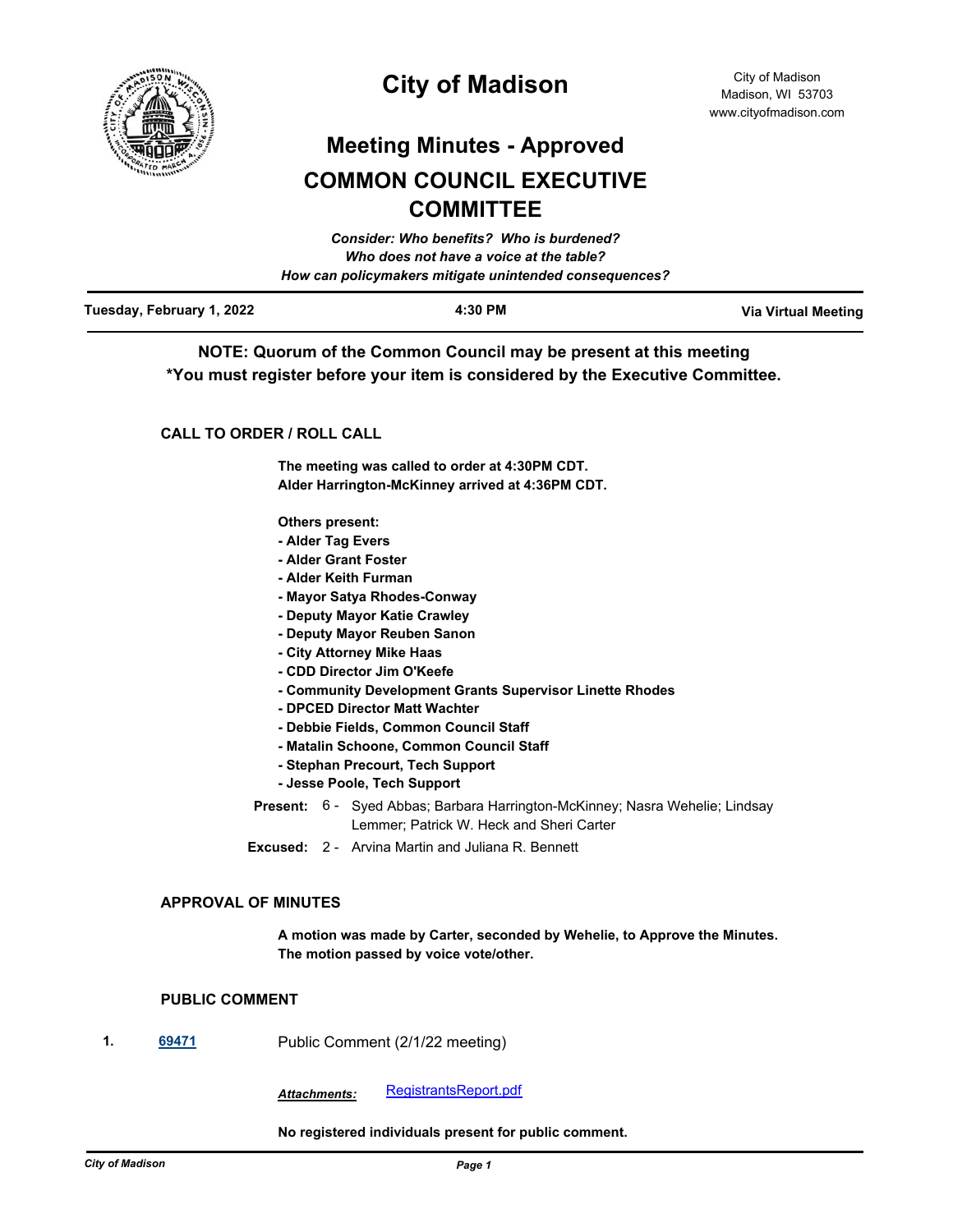#### **DISCLOSURES AND RECUSALS**

**No disclosures or recusals from the members present.**

#### **PRESENTATIONS**

**2. [69607](http://madison.legistar.com/gateway.aspx?m=l&id=/matter.aspx?key=80954)** Presentation: Housing Forward Plan

**DPCED Director Matt Wachter presented to Executive Committee members on the City's Housing Forward Plan.**

#### **UPDATE ITEMS**

**3. [69594](http://madison.legistar.com/gateway.aspx?m=l&id=/matter.aspx?key=80953)** Update Item: Men's Homeless Shelter & Dairy Drive Campsite

**CDD Director Jim O'Keefe updated Executive Committee members on the status of both the men's homeless shelter & Diary Drive location.**

### **ITEMS TO BE CONSIDERED**

- **4. [69374](http://madison.legistar.com/gateway.aspx?m=l&id=/matter.aspx?key=80801)** Poet Laureate Request: Poetry Recitation Schedule for 2022 Common Council Meetings:
	- Tuesday, March 1, 2022
	- · Tuesday, June 7, 2022
	- Tuesday, September 6, 2022
	- Tuesday, December 6, 2022

**A motion was made by Carter, seconded by Lemmer, to approve the schedule of poetry recitations at Common Council meetings in 2022. The motion passed by voice vote/other.**

#### **NEW BUSINESS**

**5. [69235](http://madison.legistar.com/gateway.aspx?m=l&id=/matter.aspx?key=80713)** Creating Section 2.05(10) of the Madison General Ordinances to Specify Procedures Related to Consent Agendas.

> **A motion was made by Carter, seconded by Wehelie, to RECOMMEND TO COUNCIL TO ADOPT - REPORT OF OFFICER. The motion passed by voice vote/other.**